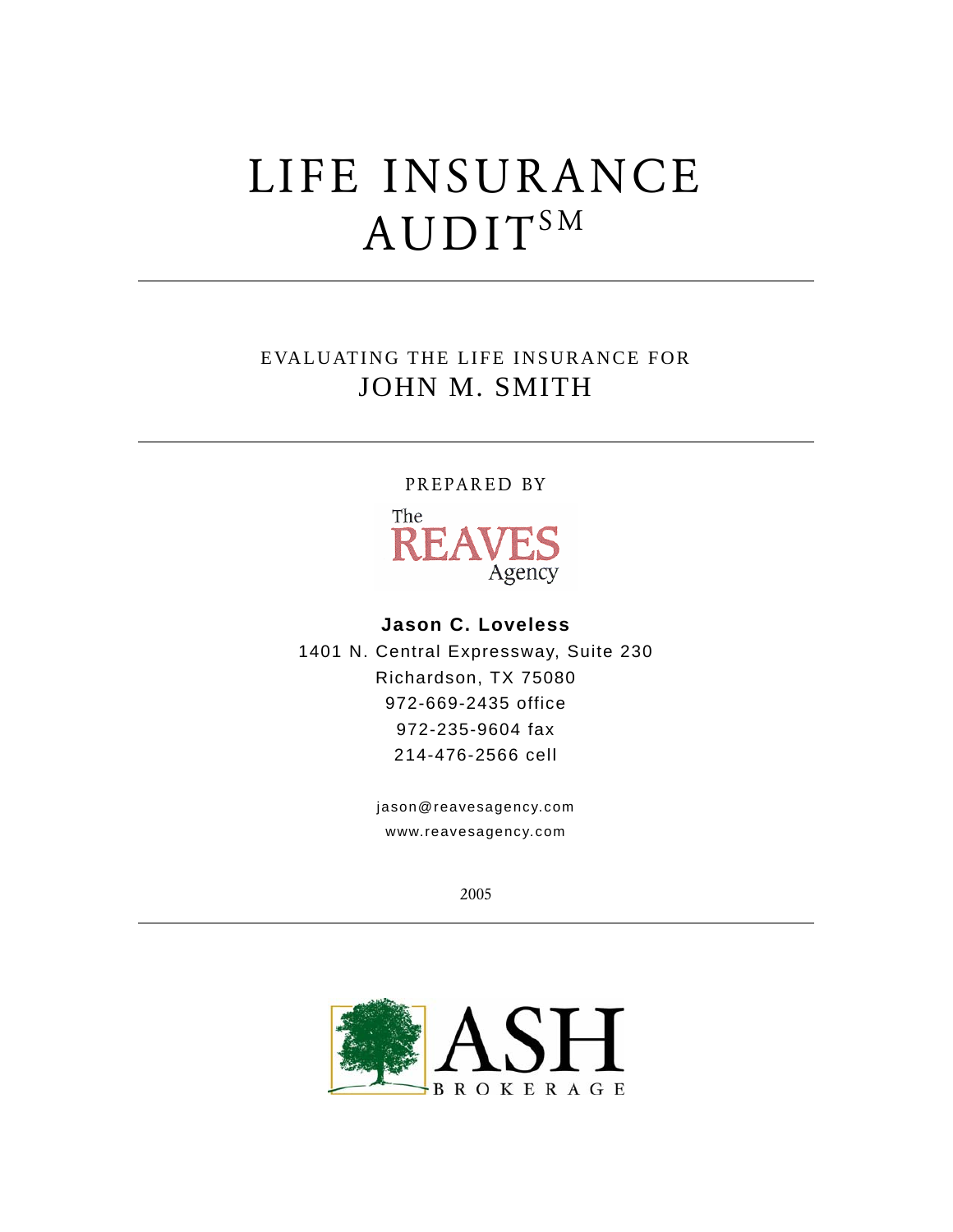Life insurance is a financial instrument owned by most individuals, businesses, and estate plans. It is often one of the top assets within a financial statement yet it is seldom evaluated, appraised or assessed in a comprehensive manner – that needs to change. Statistics compiled after having performed several thousand audits demonstrate that nearly 70% of all life insurance policies can be significantly improved. Ash Brokerage's mission is to provide consumers an objective evaluation of the life insurance they own. It is with that mission in mind, Ash Brokerage works with a select group of insurance professionals across the United States. We assess the current coverage and, when appropriate, recommend alternative solutions for all that depend on life insurance to be there for their families, businesses or charities.

#### **WHY ASSESS LIFE INSURANCE?**

In every industry change is constant and the life insurance industry is no exception. The insurance industry has seen changes in the way life insurance is designed, priced and medically underwritten. Having an objective third-party assess the performance of life insurance is no different than having real estate appraised or an investment plan's asset allocation reviewed. Life insurance must be treated as a critical component of an overall financial plan and given the attention it deserves. Life Insurance is intended to protect the well-being of families, charities and businesses – the Life Insurance Audit $\sin$  makes certain that it does.

#### **WHAT HAS CHANGED?**

• Life Expectancies have changed. Medical advances have lengthened people's lives and insurance companies have implemented pricing and underwriting standards to reflect these improvements. Insurance companies are now offering favorable underwriting classifications for individuals with heart disease, cancer, diabetes or other medical histories. These same medical histories ten years ago may have been deemed uninsurable or highly rated. Today, many are considered standard risks.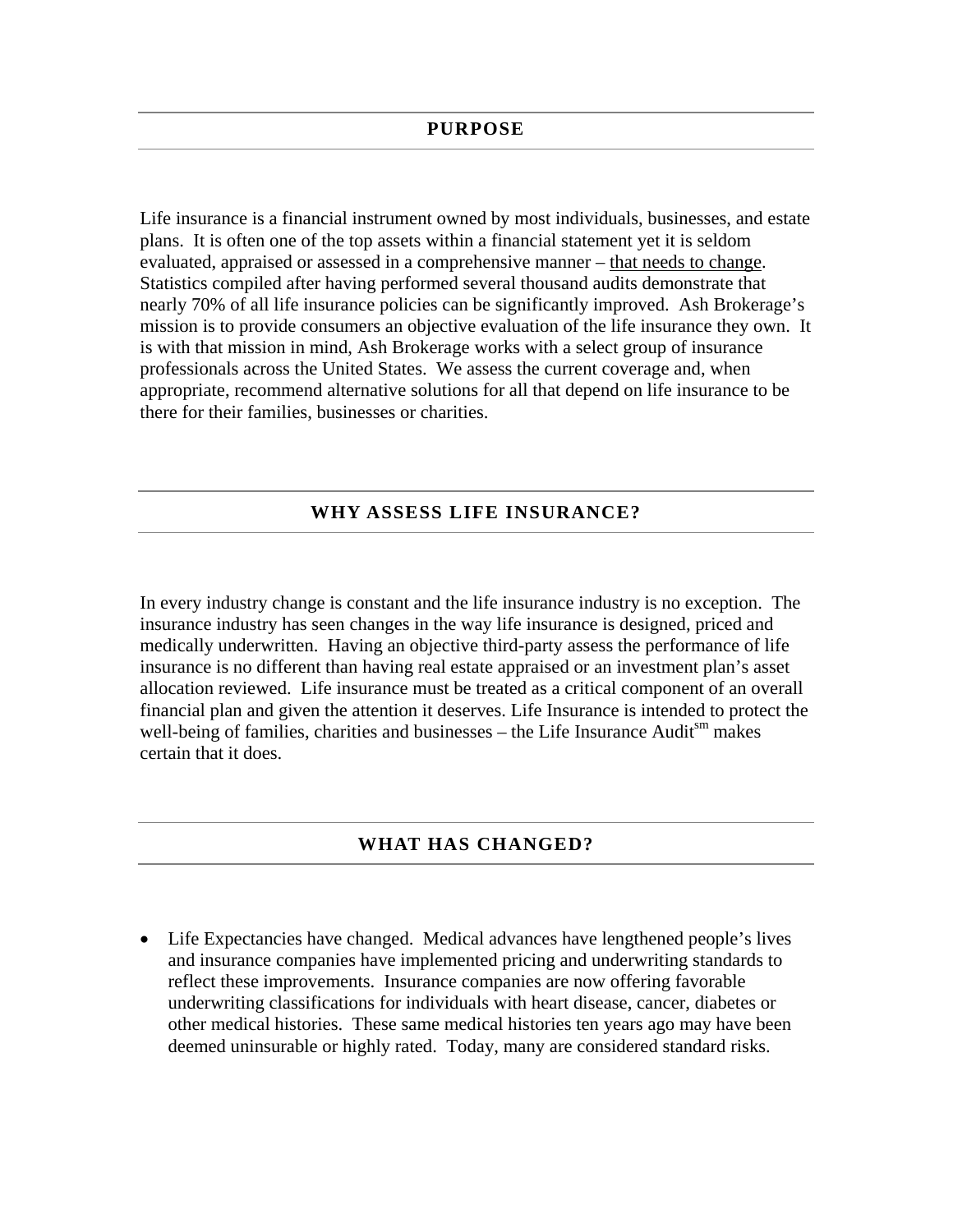- Interest and dividend crediting rates have changed. Economic trends have forced the insurance companies to lower their crediting rates over the last ten years. These crediting rates are directly tied to the overall rate of return experienced within the insurance company's investment portfolio. Due to today's low interest rate environment, many policies issued prior to 2000 are not performing as originally intended.
- Market conditions have changed. Fluctuations in the stock market have impacted every aspect of the financial services marketplace, including Life insurance. Many customers purchased Variable Universal Life policies in the 1990s that are at risk of failing due to these fluctuations.
- Industry structure has changed. Life insurance companies have undergone widespread changes in corporate structure, including mergers, acquisitions and demutualizations. Many times policyholders are not aware of the impact of these corporate changes. Historically, many of these changes have resulted in negative implications to policy holders.
- Planning goals may have changed. Evaluation of current goals and needs is an essential part of the life insurance audit process.

# **WHO CONDUCTS THE AUDIT?**

The Audit Agent has been certified to facilitate and present the Life Insurance Auditsm. Certification is granted by Ash Brokerage Corporation who performs life insurance audits on a national scale and has been assessing life insurance since 1971. Ash Brokerage Corporation understands how to comprehensively evaluate life insurance. The Ash Brokerage team has expertise in reviewing life insurance companies, in force ledgers, policy design and, most importantly, the underwriting and cost of insurance assessment process. These characteristics put Ash Brokerage Corporation in the unique position to objectively evaluate any life insurance policy.

> Ash Brokerage Corporation 8515 Bluffton Road Fort Wayne, IN 46809 260.478.0600 1.800.589.3000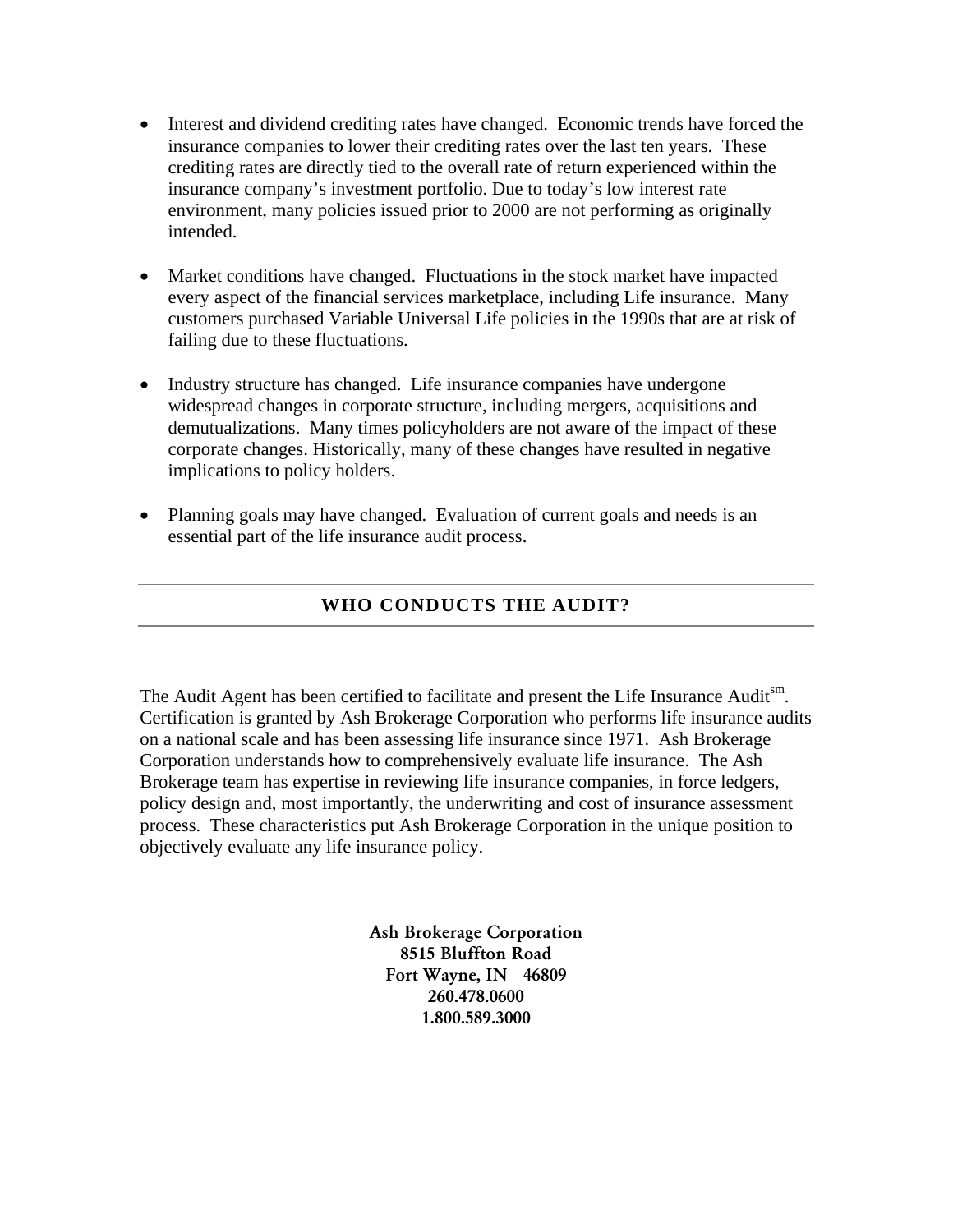# **WHAT IS INCLUDED IN THE AUDIT?**

- A client and policy summary.
- A review of the structure of the policy, ownership, beneficiaries, payment methods, relative to the client objectives.
- A re-evaluation of the underwriting rate class.
- An assessment of possible rate class improvements.
- An evaluation of the effect of changes in interest rates/sub-account performance, increase in cost of insurance, or any combination of these.
- An evaluation of the financial stability of the insurance company.
- An objective evaluation on whether there is a more cost effective and reliable way to provide the results the client expects. This is intended to ensure that the client's current and future objectives are being met.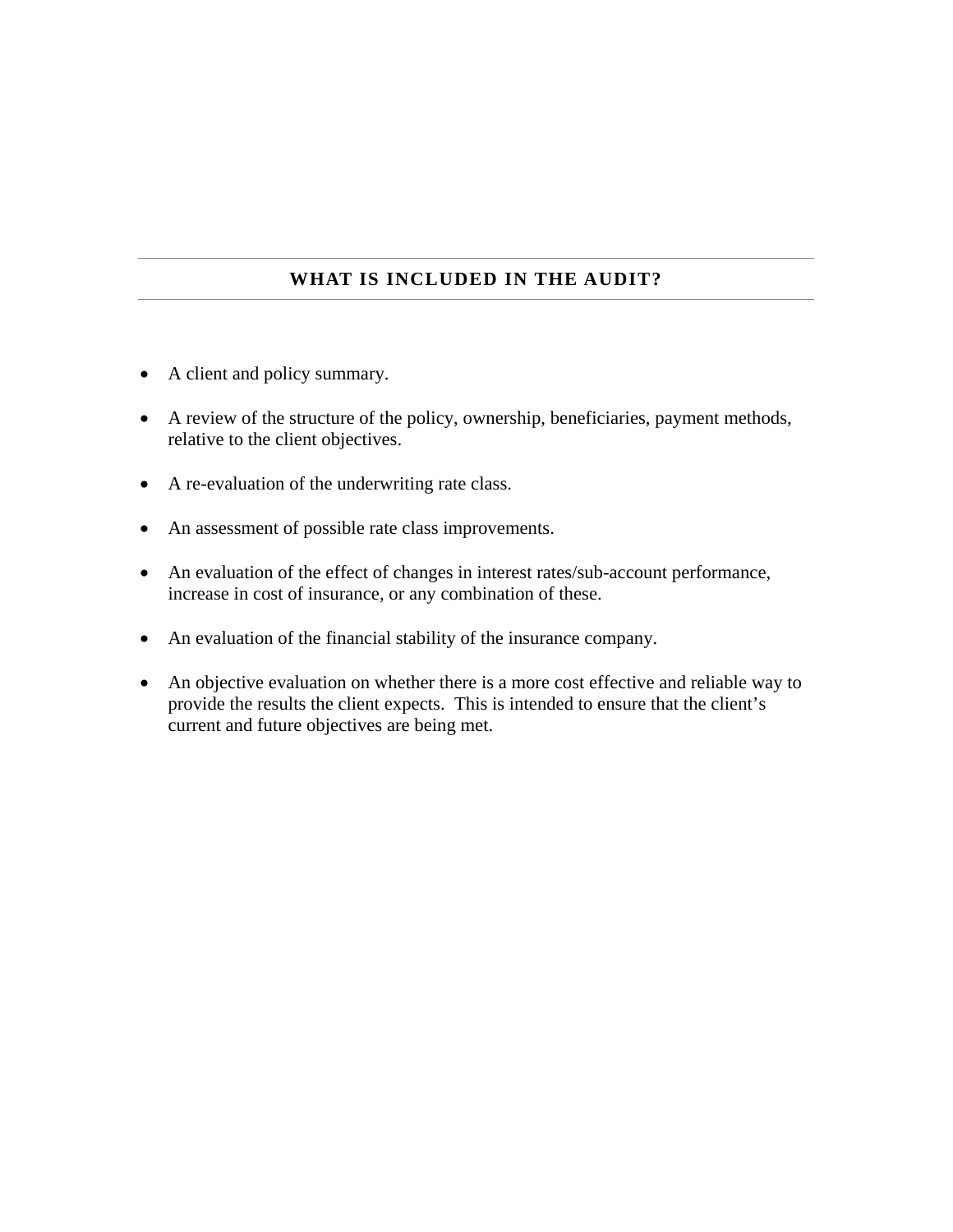### **CLIENT & POLICY SUMMARY**

John Smith (10-10-1929)

Current Insurance Company: Pacific Life

Product: Universal Life

Death Benefit: \$1,000,000

Current Annual Premium: \$30,000

Policy Date: 6-17-1990

|                         | <b>Smith Family ILIT</b><br>Policy Owner: James Fiduciary, Trustee<br>1 <sup>st</sup> National Bank |
|-------------------------|-----------------------------------------------------------------------------------------------------|
|                         | <b>Objective:</b> Estate Liquidity                                                                  |
| <b>Audit Objective:</b> | <b>Evaluate Performance and Possible</b><br><b>Alternatives</b>                                     |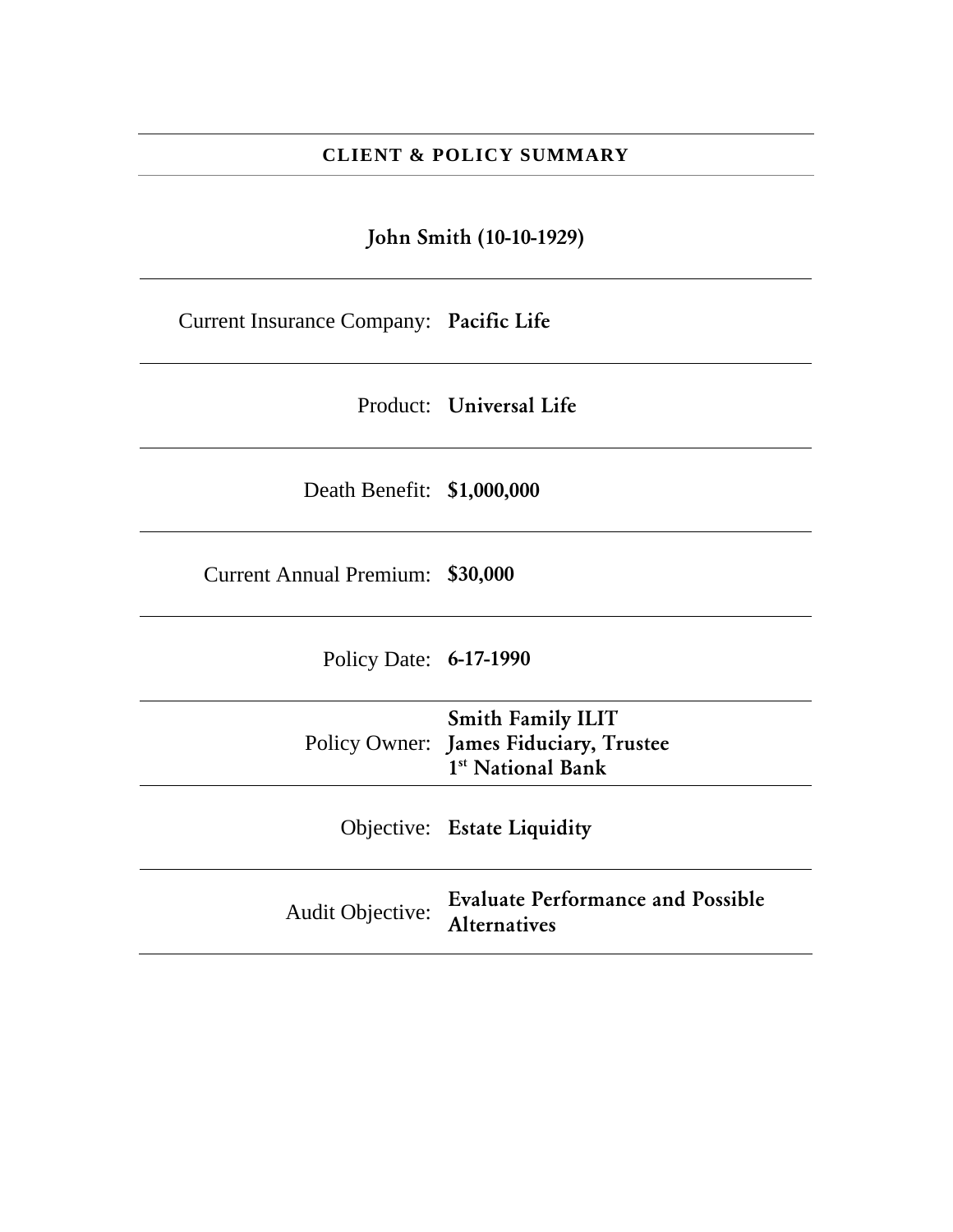## **POLICY OWNERSHIP, FUNDING AND BENEFICIARY REVIEW**

- This policy is currently owned by the Smith Family Trust, 1990. James Fiduciary of 1<sup>st</sup> National Bank serves as the trustee.
- The Smith Family Trust is the listed beneficiary.
- John Smith gifts \$30,000 annually to the Smith Family Trust in order to fund the policy.
- Mr. Smith's legal and tax counsel should assist in reviewing these arrangements.

## **UNDERWRITING RATE CLASS REVIEW**

- The 1990 Pacific Life policy indicates that John Smith was issued in a nonsmoker mortality classification.
- An extensive evaluation of the medical underwriting elements was conducted. Based on the medical information provided, a few select insurance companies are likely to offer John Smith a preferred non-smoker rate class.
- Medical testing will be required to validate rate classification.
- It is important to note that a reduction in policy cost is to be expected if John Smith were to obtain a preferred non-smoker rate class. See the figure below for a general idea of the relationship between an underwriting rate class and policy costs.

| Lower Cost                                                  |                                               |                                            |                                           | <b>Higher Cost</b>                              |
|-------------------------------------------------------------|-----------------------------------------------|--------------------------------------------|-------------------------------------------|-------------------------------------------------|
| Preferred and<br>Elite<br>Non-Smoker<br><b>Rate Classes</b> | Standard<br>Non-Smoker<br><b>Rate Classes</b> | Preferred<br>Smoker<br><b>Rate Classes</b> | <b>Standard</b><br>Smoker<br>Rate Classes | Rated and<br>Substandard<br><b>Rate Classes</b> |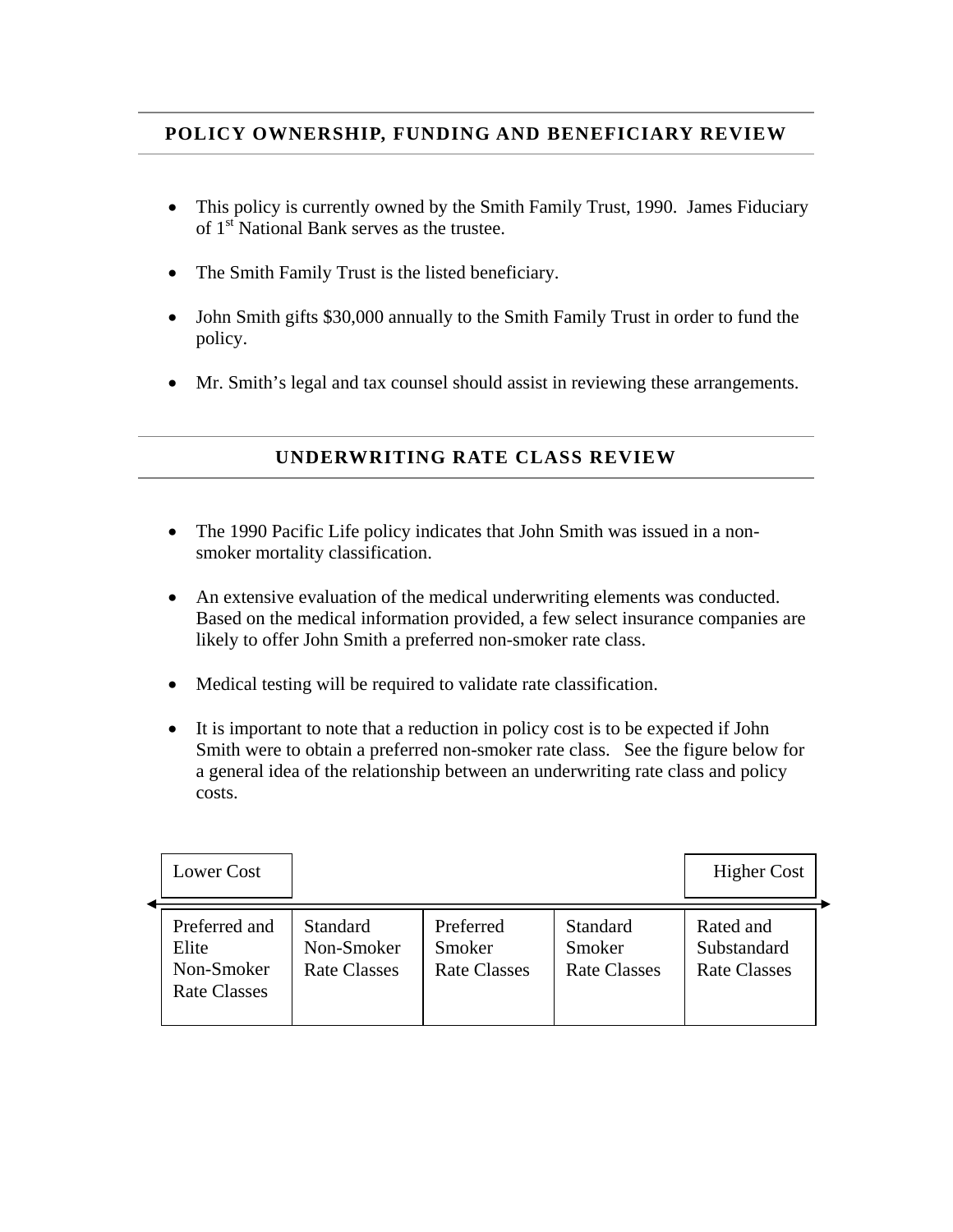#### **POLICY PERFORMANCE ASSESSMENT**

This portion of the audit focuses on the current and future performance of the existing policy. Interest rates, cost of insurance, premium level, projected and guaranteed assumptions are assessed.

#### **Pacific Life In-Force Ledger**

- $\Phi$  The current net death benefit is \$1,000,000.
- 2 The annual premium is \$30,000.
- 3 The year end projected surrender value is \$284,823.
- 4 At the current funding level, current cost of insurance charges and current interest crediting rate, this policy is projected to remain in-force to age 92.
- 5 At the current funding level, maximum cost of insurance charges and minimum interest crediting rate, this policy is projected to remain in-force to age 82.

| <b>Non-Guaranteed Assumptions</b> |                                     |   |                     |                        |                      |  |
|-----------------------------------|-------------------------------------|---|---------------------|------------------------|----------------------|--|
| Policy<br>Year                    | <b>Premium Outlay</b><br>Annualized |   | Net Policy<br>Value | Net Surrender<br>Value | Net Death<br>Benefit |  |
| 13                                | 0.00                                |   | 284.823             | 284,823                | 1,000,000            |  |
| 14                                | 30,000.00<br>2                      |   | 305,466             | 305,466                | 1,000,000            |  |
| 15                                | 30,000.00                           |   | 325,105             | ③<br>325,105           | 1,000,000            |  |
| 16                                | 30,000,00                           |   | 343,500             | 343,500                | 1,000,000            |  |
| 17                                | 30,000,00                           |   | 360.233             | 360.233                | 1,000,000            |  |
| 18                                | 30,000.00                           |   | 375,232             | 375,232                | 1,000,000            |  |
| 19                                | 30,000,00                           |   | 388,158             | 388,158                | 1,000,000            |  |
| 20                                | 30,000,00                           |   | 398,697             | 398,697                | 1,000,000            |  |
| 21                                | 30,000,00                           |   | 406.301             | 406,301                | 1,000,000            |  |
| 22                                | 30,000.00                           | 4 | 410,139             | 410,139                | 1,000,000            |  |
| 25                                | 30,000.00                           |   | 386,022             | 386,022                | 1,000,000            |  |
| <b>AGE 92</b>                     | 30,000.00                           |   | 86,758              | 86,758                 | 1,000,000            |  |
|                                   |                                     |   |                     |                        |                      |  |

|                |                                     |   | <b>Guaranteed Assumptions</b> |                        |                             |
|----------------|-------------------------------------|---|-------------------------------|------------------------|-----------------------------|
| Policy<br>Year | <b>Premium Outlay</b><br>Annualized |   | Net Policy<br>Value           | Net Surrender<br>Value | Net Death<br><b>Benefit</b> |
| 13             | 0.00                                |   | 260,739                       | 260,739                | 1,000,000                   |
| 14             | 30,000.00                           |   | 263,707                       | 263,707                | 1,000,000                   |
| 15             | 30,000.00                           |   | 256,599                       | 256,599                | 1,000,000                   |
| 16             | 30,000.00                           |   | 243,495                       | 243,495                | 1,000,000                   |
| 17             | 30,000.00                           | ⑤ | 223,193                       | 223,193                | 1,000,000                   |
| 18             | 30,000.00                           |   | 193,979                       | 193,979                | 1,000,000                   |
| 19             | 30,000.00                           |   | 153,435                       | 153,435                | 1,000,000                   |
| 20             | 30,000.00                           |   | 98,193                        | 98,193                 | 1,000,000                   |
| 21             | 30,000.00                           |   | 23,566                        | 23,566                 | 1,000,000                   |
| 22             | 0.00                                |   | $***$                         | $***$                  | 0                           |
| 25             | 0.00                                |   | $***$                         | $***$                  | 0                           |
| <b>AGE 92</b>  | 0.00                                |   | $***$                         | $***$                  | 0                           |

Policy values were obtained from insurance company papers and were treated as current.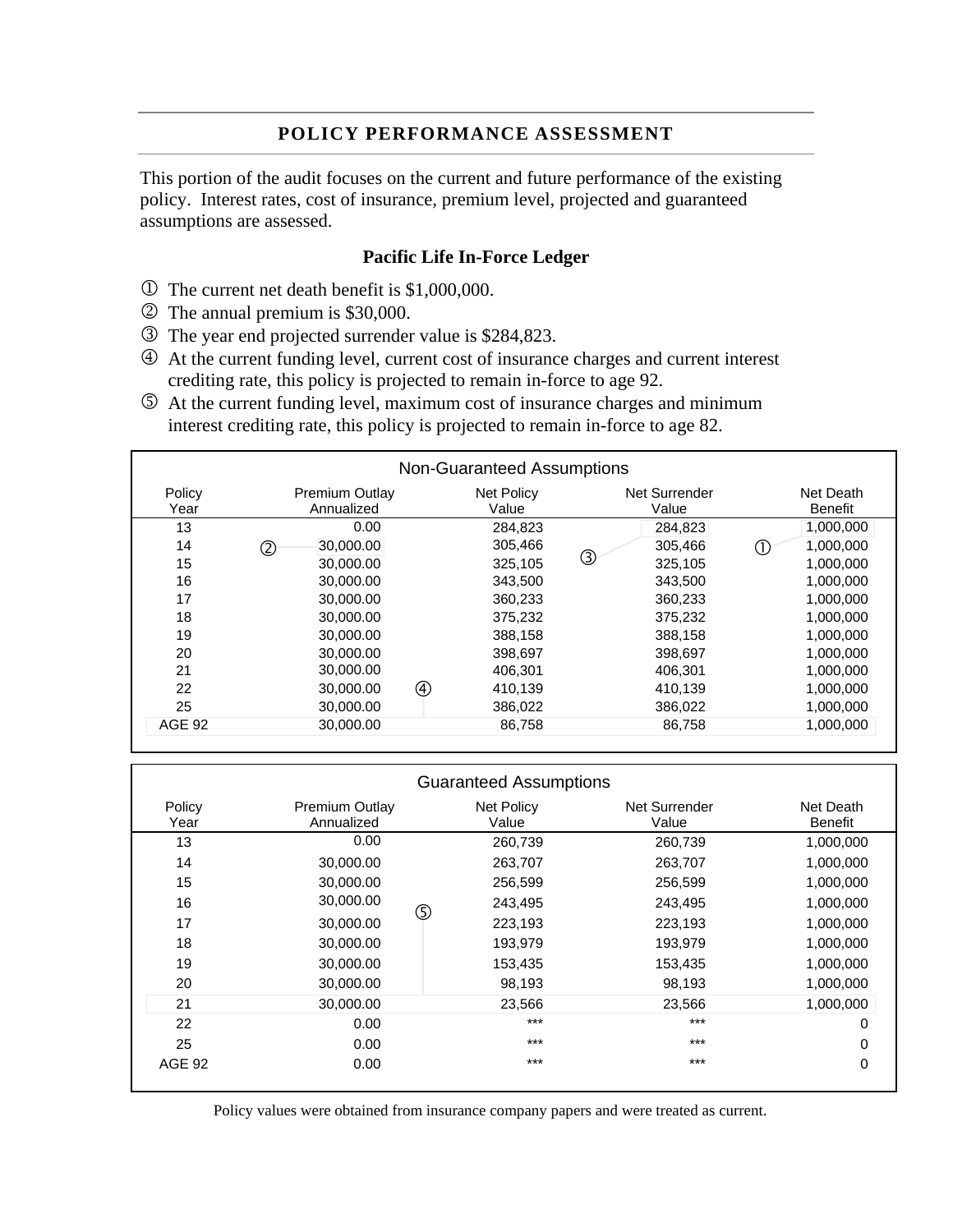# **FINANCIAL STABILITY – PACIFIC LIFE**

# **A.M. Best Company Rating A++ (1)**  Superior. Assigned to companies which have, on balance, superior financial strength, operating performance and market profile when compared to the standards established by the A.M. Best Company. These companies have a very strong ability to meet their ongoing obligations to policyholders. **Standard & Poor's Financial Strength Rating The Contract Contract Contract Contract Contract Contract Contract Contract Contract Contract Contract Contract Contract Contract Contract Contract Contract Contract Contract Co** An insurer rated 'AA' has VERY STRONG financial security characteristics, differing only slightly from those rated higher. **Moody's Financial Strength Rating Aa3 (4) Aa3 (4) Aa3 (4) Aa3 (4) Aa3 (4) Aa3 (4) Aa3 (4) Aa3 (4) Aa3 (4) Aa3 (4) Aa3 (4) Aa3 (4) Aa3 (4) Aa3 (4) Aa3 (4) Aa3 (4) Aa3 (4) Aa3 (4) Aa3 (4)** Insurance companies rated Aa offer excellent financial security. The Aaa and Aa group constitute high grade companies, with the Aa companies rated lower because long-term risk appears somewhat larger. Fitch Ratings' Insurer Financial Strength Rating **AA+** (2) **AA+** (2) Insurers are viewed as possessing VERY STRONG capacity to meet policyholder and contract obligations. Risk factors are modest, and the impact of any adverse business and economic factors is expected to be very small. **Comdex - VitalSigns Composite Index**  85 The Comdex gives the average percentile ranking of this company in relation to all other companies that have been rated by the rating services. The Comdex is the percentage of companies that are rated lower than this company.

Ratings received from Vital Signs Financial and Ratings Reports.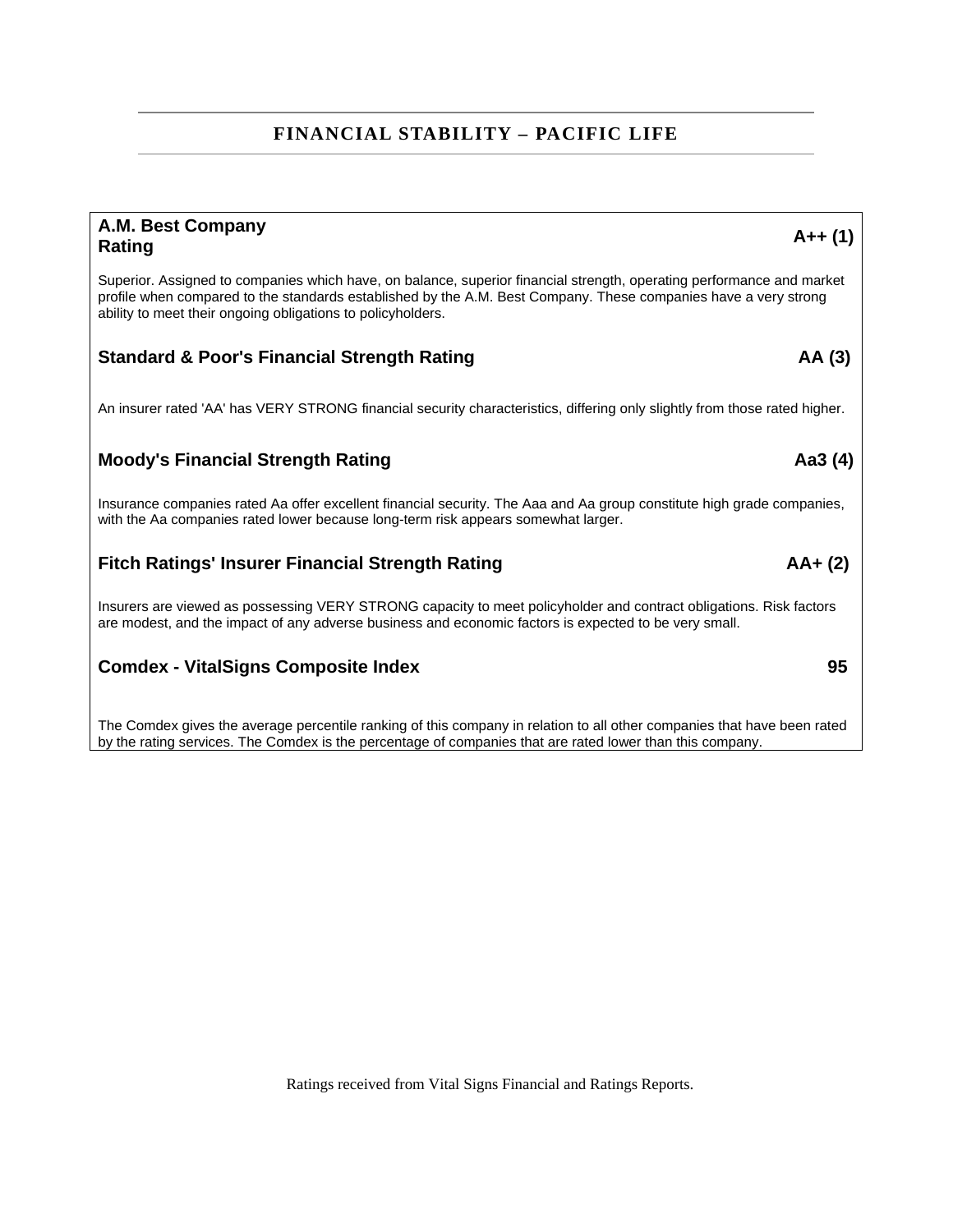## **SUMMARY OF ALTERNATIVES**

All known rate class factors are considered and applied to many of the current products offered by over seventy-five life insurance companies. The top 5 products are listed for companies that possess financial ratings similar to Pacific Life.

|      |                      |                      |             |          | <b>Carrier Ratings</b> |       | Coverage  |            |
|------|----------------------|----------------------|-------------|----------|------------------------|-------|-----------|------------|
|      |                      |                      | Death       |          | A.M.                   |       | Beyond    | Lifetime   |
| Rank | Company Name         | Rate Class           | Benefit     | Premium  | <b>Best</b>            | S & P | Age $100$ | Guaranteed |
| 1)   | Travelers            | Preferred Non-Smoker | \$1,000,000 | \$10,390 | $A++$                  | AA    | Yes       | Yes        |
| 2)   | Manulife             | Preferred Non-Smoker | \$1,000,000 | \$11,041 | $A++$                  | $AA+$ | Yes       | Yes        |
| 3)   | <b>ING-Reliastar</b> | Preferred Non-Smoker | \$1,000,000 | \$11,648 | $A+$                   | AA    | Yes       | Yes        |
| 4)   | Sun Life of Canada   | Preferred Non-Smoker | \$1,000,000 | \$12,086 | $A++$                  | $AA+$ | Yes       | Yes        |
| 5)   | John Hancock         | Preferred Non-Smoker | \$1,000,000 | \$13,210 | $A++$                  | AA    | Yes       | Yes        |

# Objectives: (1) Reduce Cost (2) Extend Guarantees

# Objectives: (1) Increase Coverage (2) Extend Guarantees

|      |                      |                      |             |          | <b>Carrier Ratings</b> |       | Coverage  |            |
|------|----------------------|----------------------|-------------|----------|------------------------|-------|-----------|------------|
|      |                      |                      | Death       |          | A.M.                   |       | Beyond    | Lifetime   |
| Rank | Company Name         | Rate Class           | Benefit     | Premium  | <b>Best</b>            | S & P | Age $100$ | Guaranteed |
| 1)   | Travelers            | Preferred Non-Smoker | \$1,538,746 | \$30,000 | $A++$                  | AA    | Yes       | Yes        |
| 2)   | John Hancock         | Preferred Non-Smoker | \$1,514,578 | \$30,000 | $A++$                  | AA    | Yes       | Yes        |
| 3)   | <b>ING-Reliastar</b> | Preferred Non-Smoker | \$1,513,873 | \$30,000 | $A+$                   | AA    | Yes       | Yes        |
| 4)   | Manulife             | Preferred Non-Smoker | \$1,510,938 | \$30,000 | $A++$                  | $AA+$ | Yes       | Yes        |
| 5)   | Sun Life of Canada   | Preferred Non-Smoker | \$1,496,124 | \$30,000 | $A++$                  | $AA+$ | Yes       | Yes        |

This report should only be used in conjunction with the complete illustrations, reports, and professional interpretation of a properly licensed representative. This is not tax or legal advice.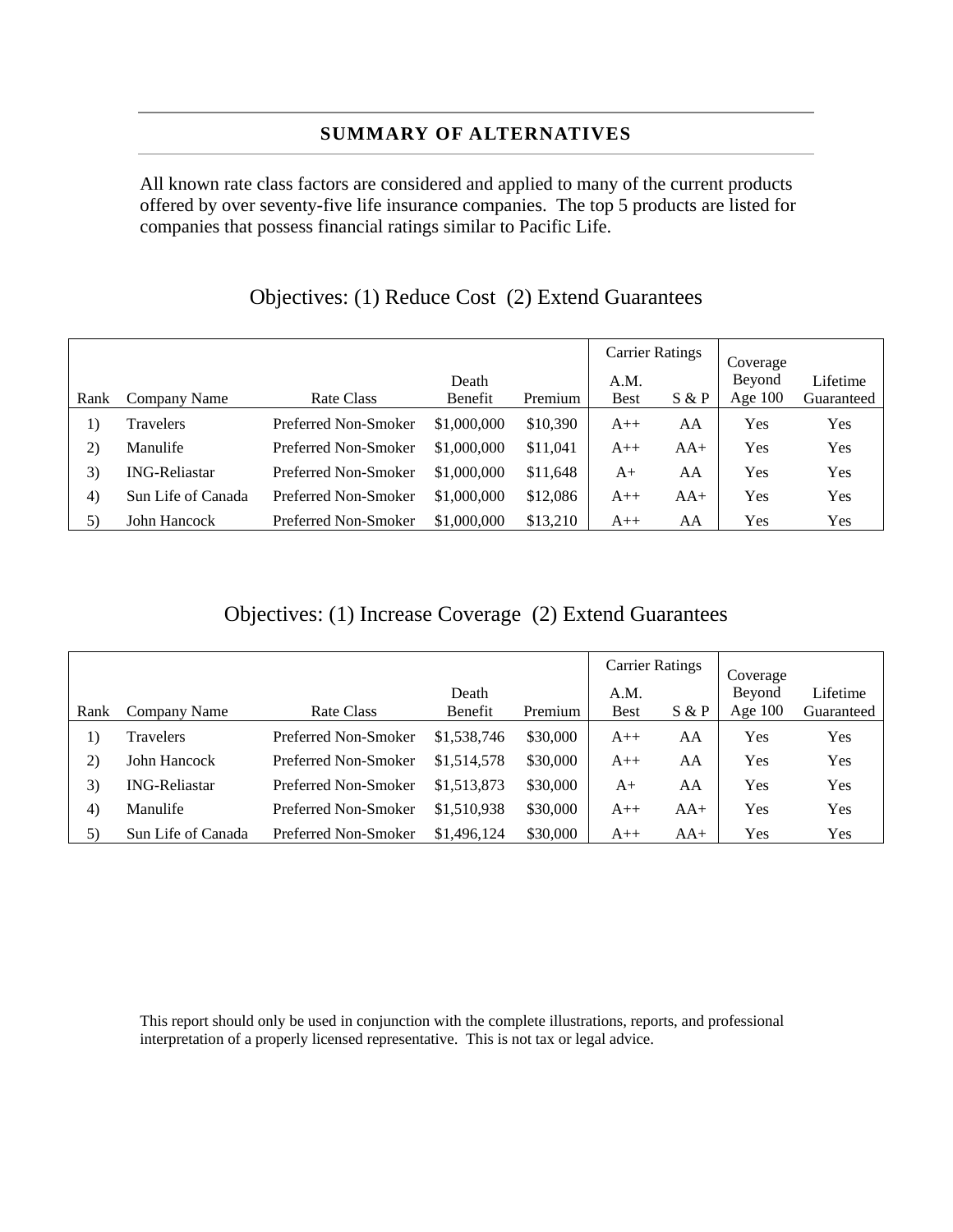# **Objective: Cost Reduction - Increased Guarantees**

|                                 | <b>Pacific Life</b> | <b>Travelers</b>     |
|---------------------------------|---------------------|----------------------|
| <b>Annual Premium:</b>          | \$30,000            | \$10,390             |
| Death Benefit:                  | \$1,000,000         | \$1,000,000          |
| <b>Years Guaranteed:</b>        | 8                   | Lifetime             |
| <b>Underwriting Rate Class:</b> | Non-smoker          | Preferred Non-smoker |
| <b>Company Ratings:</b>         |                     |                      |
| AM Best                         | $A++$               | $A++$                |
| S & P                           | AA                  | AA                   |
| Moody's                         | Aa3                 | Aa1                  |
| Fitch                           | $AA+$               | $AA+$                |
| Comdex                          | 95                  | 97                   |

Comments: Assumes all additional underwriting requirements are within Travelers' preferred nonsmoker rate class. Assumes a 1035 exchange of \$284,823.

This report should only be used in conjunction with the complete illustrations, reports, and professional interpretation of a properly licensed representative. This is not tax or legal advice.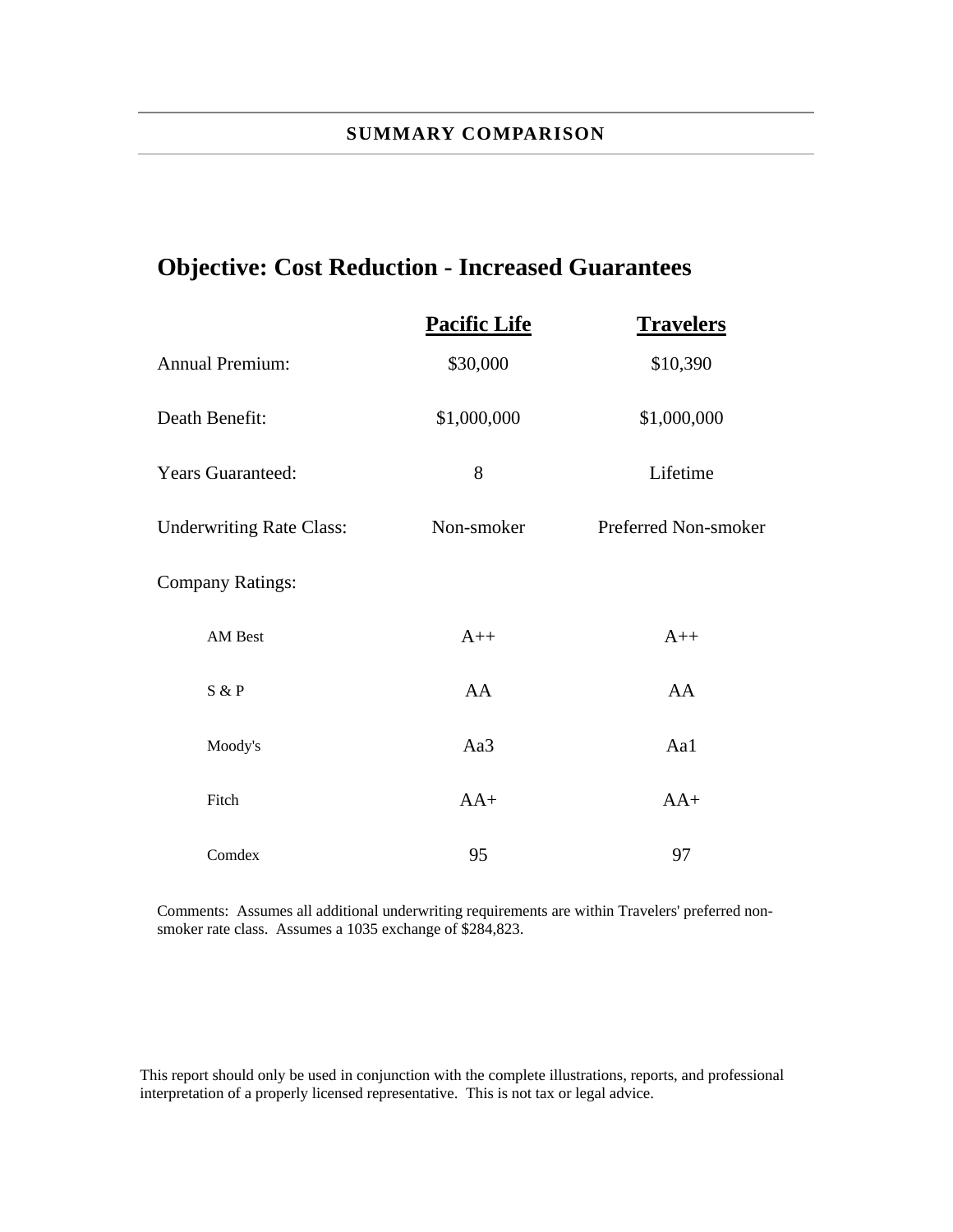#### **CONCLUSIONS**

Evaluation of the current policy suggests:

- Mortality class could be improved from non-smoker
- Policy is projected to lapse at age 93 at current funding levels
- Policy will lapse at age 83 at current funding levels and guaranteed assumptions

Review of alternatives suggests:

- Preferred non-smoker mortality class is attainable.
	- o Medical testing is required to validate rate classification
- Policies are available that will enhance performance
	- o Premiums can be reduced while maintaining a lifetime guaranteed death benefit
	- o Death benefit can be increased while maintaining current funding level

# **WHAT TO DO NEXT**

- Consult with the Audit Agent regarding the results of this audit and address the following:
	- o Review and update financial planning objectives
	- o Determine if the existing policy should be maintained
- If an alternate solution is appropriate:
	- o Work with the Audit Agent to complete necessary paperwork
	- o Schedule medical examination and assist in gathering medical records

This report should only be used in conjunction with the complete illustrations, reports, and professional interpretation of a properly licensed representative. This is not tax or legal advice.